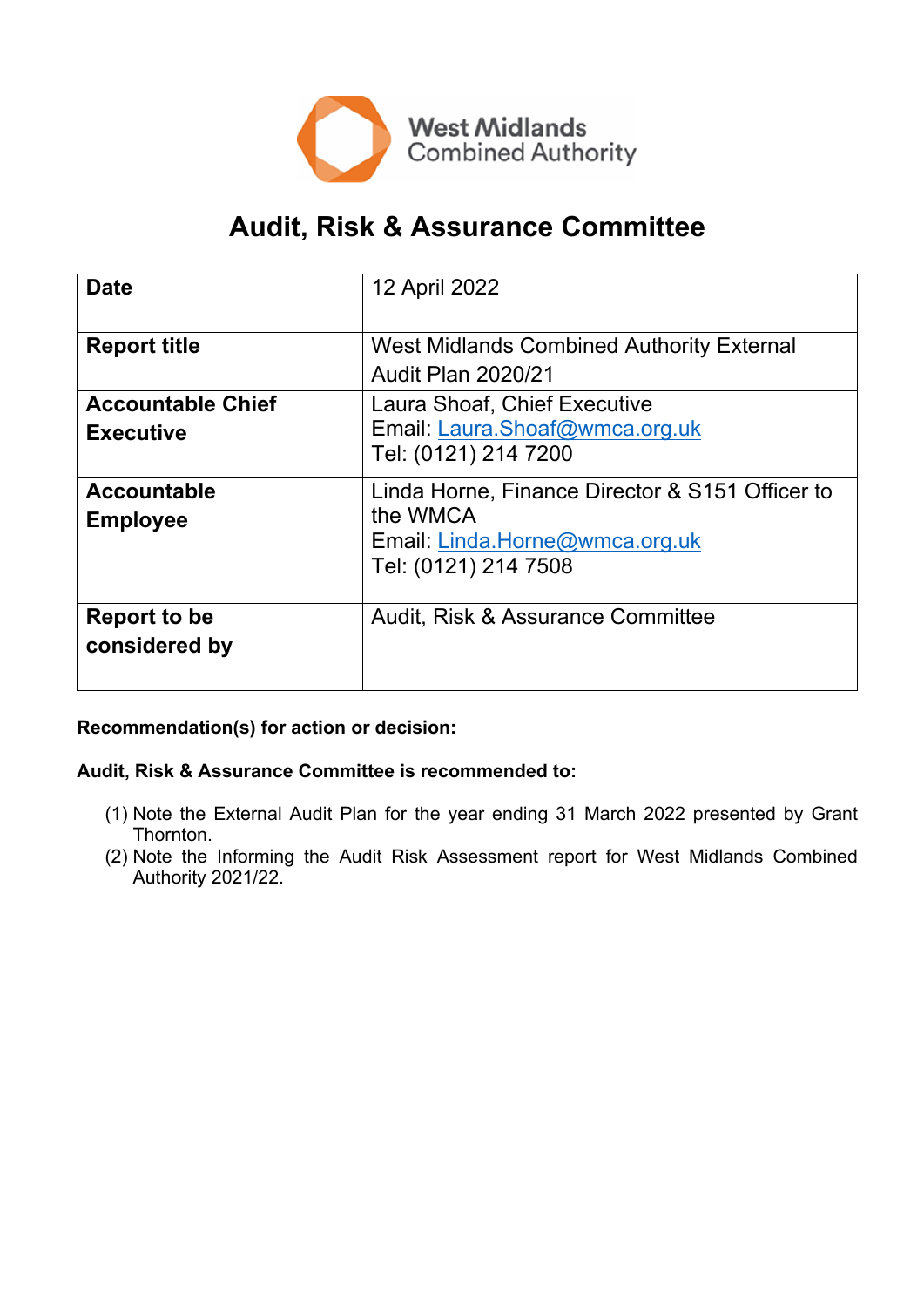# **1. Purpose**

### **External Audit Plan**

The External Audit Plan attached as Appendix 1 provides an overview of the planned scope and timing of the statutory audit of the West Midlands Combined Authority for those charged with governance.

The National Audit Office has issued a document entitled Code of Audit Practice ('the Code') which summarises where the responsibilities of auditors begin and end and what is expected of the audited body. Our respective responsibilities are also set out in the Terms of Appointment and Statement of Responsibilities issued by Public Sector Audit Appointments, the body responsible for appointing Grant Thornton as auditor of West Midlands Combined Authority.

The scope of the audit is set in accordance with the Code and International Standards on Auditing (ISAs) (UK). Grant Thornton is responsible for forming and expressing an opinion on the:

- Group's financial statements that have been prepared by management with oversight of those charged with governance (Audit, Risk and Assurance Committee); and
- Value for Money arrangements in place at the Authority for securing economy, efficiency, and effectiveness in its use of resources.

The audit of the financial statements does not relieve management or Audit, Risk and Assurance Committee of their responsibilities. It is the responsibility of the Authority to ensure that proper arrangements are in place for the conduct of its business and that public money is safeguarded and properly accounted for. Grant Thornton has considered how the Authority is fulfilling these responsibilities.

Their audit approach is based on a thorough understanding of the Authority's business and is risk-based.

### **The Informing the Audit Risk Assessment**

The purpose of the Informing the Audit Risk Assessment attached as Appendix 2 is to contribute towards the effective two-way communication between West Midlands Combined Authority's external auditors Grant Thornton and West Midlands Combined Authority's Audit Risk & Assurance Committee, as 'those charged with governance'. The report covers some important areas of the auditor risk assessment where we are required to make inquiries of the Audit Risk & Assurance Committee under auditing standards.

Under International Standards on Auditing (UK), (ISA(UK)) auditors have specific responsibilities to communicate with the Audit Risk & Assurance Committee. ISA(UK) emphasise the importance of two-way communication between the auditor and the Audit Risk & Assurance Committee and also specify matters that should be communicated.

This two-way communication assists both the auditor and the Audit Risk & Assurance Committee in understanding matters relating to the audit and developing a constructive working relationship. It also enables the auditor to obtain information relevant to the audit from the Audit Risk & Assurance Committee and supports the Audit Risk & Assurance Committee in fulfilling its responsibilities in relation to the financial reporting process.